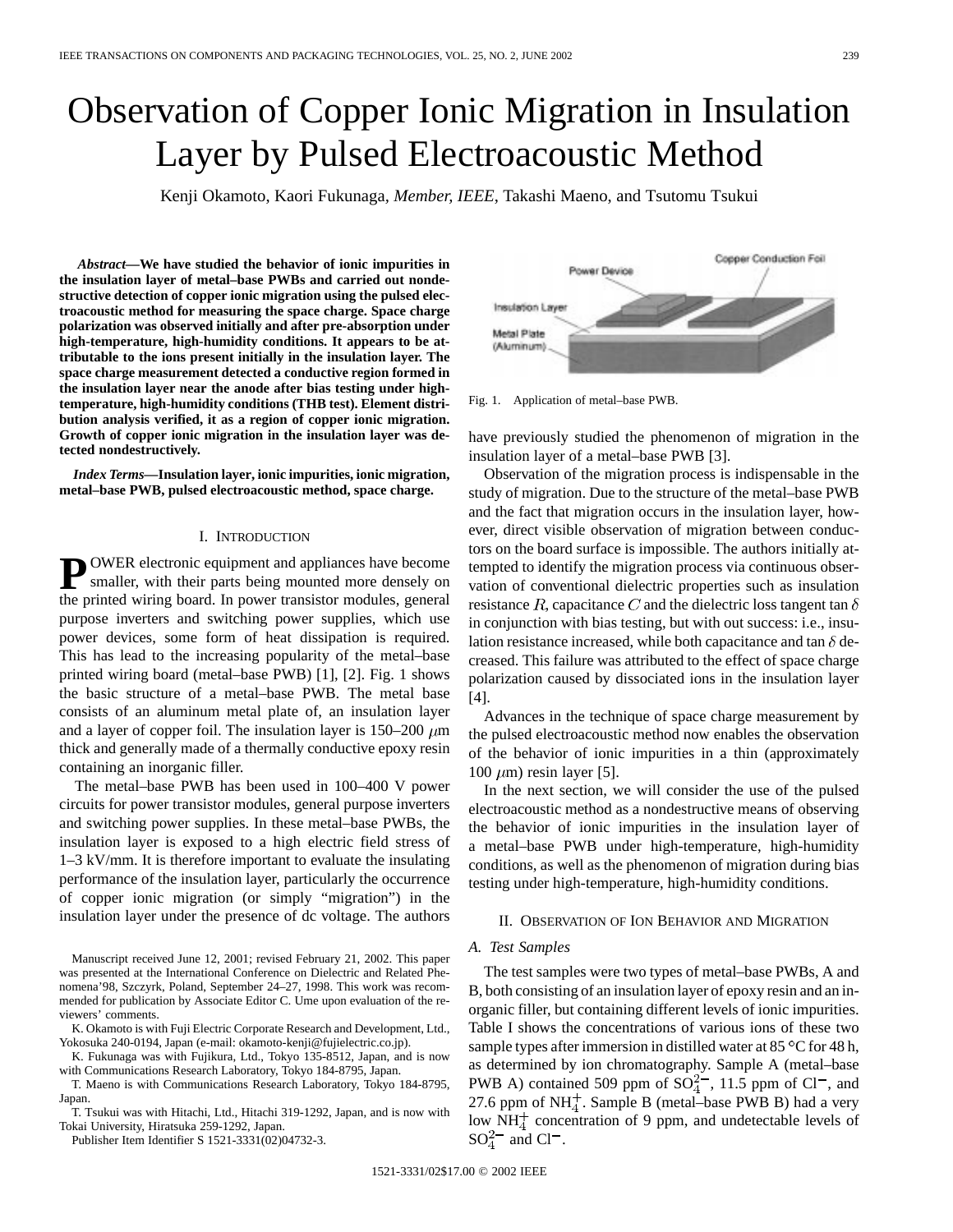

TABLE I AMOUNT OF IONS EXTRACTED (ppm)





Fig. 3. Space charge measurement system for the pulsed electroacoustic method.

Fig. 2 shows the test specimen used. The copper deposition electrode served as the anode, and the aluminum base electrode as the cathode.

# *B. Test Procedure*

Fig. 3 shows the setup for space charge measurement by the pulsed electroacoustic method. Space charge was measured by applying a dc voltage of 1250 V at room temperature after extracting the specimens at each of the stages given below from the constant-temperature, constant-humidity chamber. The voltage of 1250 V was the same as that used in the thermal humidity bias (THB) test.

- a) Initial condition
- b) After pre-absorption for 18 h at 85  $^{\circ}$ C and 70% RH without bias voltage.
- c) After THB testing for 20 h at dc 1250 V, 85  $\degree$ C and 70% RH.
- d) After THB testing for 50 h at dc 1250 V, 85  $\degree$ C and 70% RH.



Fig. 4. Sample A (metal base PWB A).

## *C. Test Results*

*1) Initial and After Pre-Absorption: Sample A (Metal–Base PWB A):* Fig. 4(a) shows the space charge distribution of sample A with the application of dc 1250 V both initially (before) and after pre-absorption for 18 h at 85  $\degree$ C and 70% RH. Measurements were made approximately 2 min after applying voltage, so that the change in distribution would be adequately converged. In the initial stage, the specimen exhibited a heterocharge distribution [thin line in Fig. 4(a)], which tended to be negative in the vicinity of the anode and positive in the vicinity of the cathode. It is assumed that dissociated ions accumulated in the insulation layer. The ionic impurity distribution shows that the positive heterocharge is  $NH<sub>4</sub><sup>+</sup>$  and the negative heterocharges are  $SO_4^{2-}$  and Cl<sup>-</sup>.

After pre-absorption for 18 h at 85  $^{\circ}$ C and 70% RH [thick line in Fig. 4(a)], the negative heterocharge at the anode rose significantly while the positive heterocharge at the cathode fell. It is thought that the rise of dissociated negative heterocharge is accelerated by pre-absorption.

*Sample B (Metal–Base PWB B):* Fig. 5(a) shows, in the same way as for sample A, the space charge distribution under dc 1250 V both initially (before) and after 18 h of pre-absorption at 85  $\degree$ C and 70% RH. In the initial stage (thin line), sample B exhibited a similar heterocharge distribution to sample A, which tended to be negative in the vicinity of the anode and positive in the vicinity of the cathode. After pre-absorption for 18 h at  $85^{\circ}$ C and 70% RH (thick line), the negative heterocharge at the anode fell significantly (an outcome opposite to that of sample A), while the positive heterocharge at the cathode fell to a virtually negligible level (same as for sample A).

*2) Space Charge Distribution After THB Test: Sample A (Metal–Base PWB A):* Fig. 4(b) shows the space charge distribution for sample A after THB testing for 20 and 50 h (dc 1250 V at 85 $\degree$ C and 70% RH). After 20 h [thin line in Fig. 4(b)], a positive charge distribution appeared near the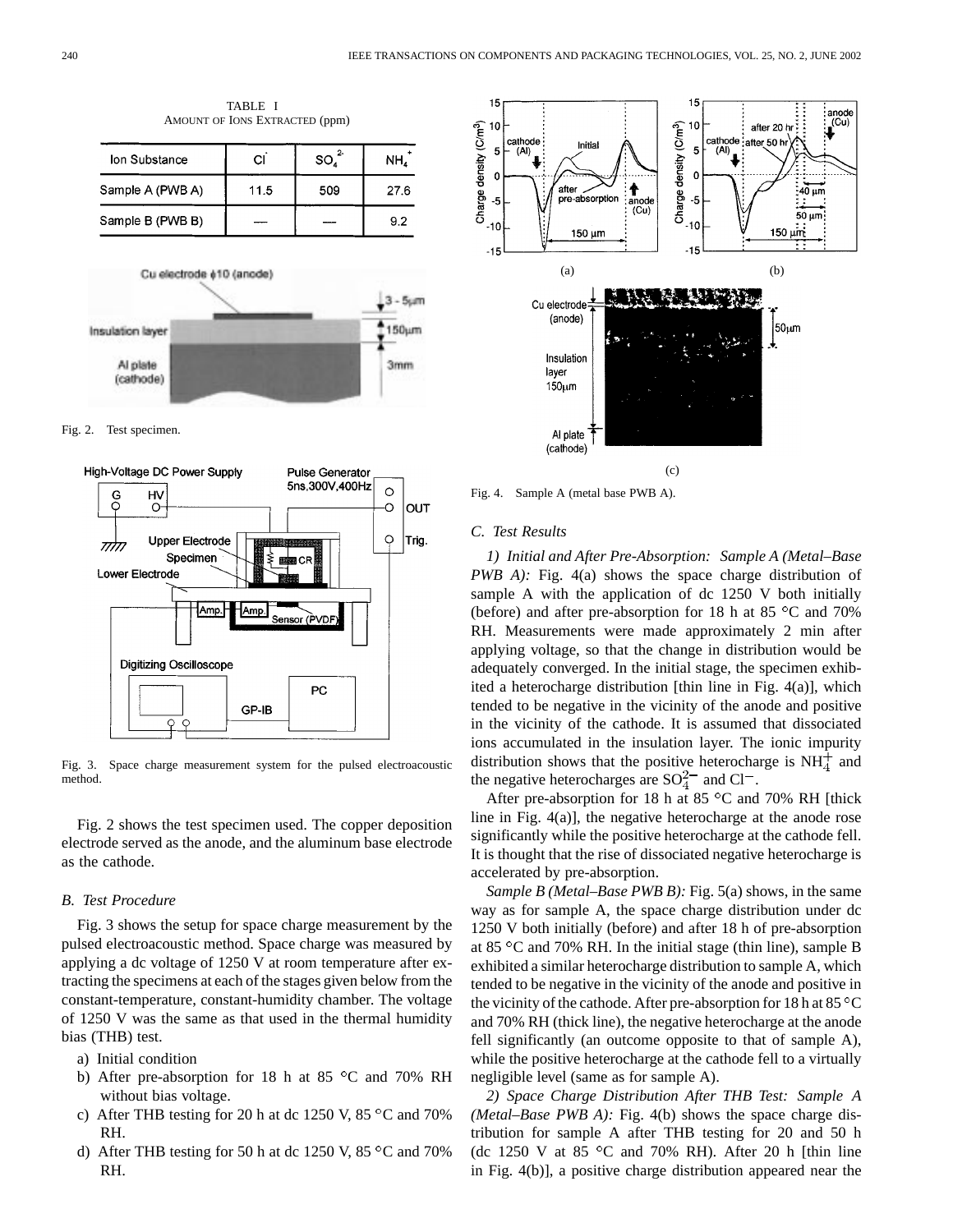Initial

pre-absorption

150 um

Cu electrode

(anode)

Insulation

Al plate

(cathode)

laver

150um

after

15

10

5  $\overline{(\Lambda)}$ 

 $\mathbf 0$ 

-5

 $-10$ 

 $-15$ 

cathode

Charge density (C/m<sup>3</sup>)



Fig. 5. Sample B (metal base PWB B).

anode. The peak of positive charge is approximately 40  $\mu$ m from the anode; the anode has appeared to extend toward the insulation layer away from the position indicated in Fig. 4(a). Similarly, after THB testing for 50 h (thick line), a positive charge peak situates at approximately 50  $\mu$ m from the anode, and the positive charge distribution indicates further extension of the anode. This distribution suggests that a conductive region for migration was formed upon applying a dc voltage of 1250 V.

(c)

 $(a)$  (b)

ınoa<br>(Cu)

15

 $10$ 

5

0

 $-5$ 

 $-10$ 

ANG ENGINEEM

cathode

Charge density (C/m<sup>3</sup>)

In order to verify whether the extension of the anode toward the insulation layer is caused by migration, the copper element distribution in the cross section of the sample after THB testing for 50 h is observed using an electron probe microanalyzer (EPMA). Fig. 4(c) reveals strong evidence of migration, with elemental copper clearly forming a band in the vicinity of 50  $\mu$ m from the anode. The dense area of the band corresponds roughly to the peak of the charge distribution.

Migration also appears to be occurring in a plane and moving steadily toward the cathode.

The above results confirm that space charge distribution measurement is a valid nondestructive method for detecting migration in the insulation layer.

*Sample B (Metal–Base PWB B):* Fig. 5(b) shows the space charge distribution for sample B subjected to the same 50 h THB test as sample A. For sample B, a positive charge distribution did not appear near the anode; the negative heterocharge in the vicinity of the anode after the pre-absorption was eliminated by the THB test, and positive heterocharge in the vicinity of the cathode appeared, which seemed to be  $NH<sub>4</sub><sup>+</sup>$ . Thus, this distribution suggests that a conductive region was not formed near the anode.

Fig. 5(c) shows an EPMA map of elemental copper in the cross section of the sample after THB testing for 50 h. No evidence of copper was found in the insulation layer, so migration had not occurred.

Fig. 6. Pre-absorption at 60 °C, 90% RH atmosphere.

In sample A, three kinds of ionic impurities  $(SO_4^{2-}$ , Cl<sup>-</sup>,  $NH<sub>4</sub><sup>+</sup>$ ) were detected, where the  $SO<sub>4</sub><sup>2</sup>$  ion concentration was particularly high, 509 ppm. However, in sample B,  $SO_4^{2-}$  and  $Cl^-$  ions were not detected and the detected NH $<sup>+</sup><sub>4</sub>$  ion concen-</sup> tration was only 9.2 ppm.

Since a large quantity of ionic impurities were included in the insulation layer of sample A, it is thought that migration may depend on the amount of ionic impurities in the insulation layer.

## III. EFFECT OF ENVIRONMENTAL CONDITIONS

THB tests are normally conducted under environmental conditions such as 60 °C and 90% RH or 40 °C and 90% RH. We investigated the space charge distribution behavior and migration under these low-acceleration environmental conditions and compared the results with those obtained under  $85^{\circ}$ C and  $70\%$ RH.

*1) Test Samples:* Test sample A (metal–base PWB A) was used because it showed evidence of migration after the THB test (dc 1250 V,  $85^{\circ}$ C and 70% RH).

*2) Test Procedure:* Two sets of environmental conditions (60 °C and 90% RH, 40 °C and 90% RH) were used for the pre-absorption and THB test. The bias voltage in the THB test was dc 1250 V, the same as above. The space charge distribution was measured in the same manner as described above.

*3) Test Results:* Initial and after pre-absorption: Fig. 6(a) shows the initial space charge distribution and that after pre-absorption at 60 $\degree$ C and 90% RH, while Fig. 7(a) shows the initial space charge distribution and that after pre-absorption at 40 $\,^{\circ}$ C and 90% RH. The thin lines indicate space charge distribution in the initial stage; these distributions are identical for both sets of conditions.

The thick lines indicate space charge distribution after pre-absorption for 18 h for each set of conditions. In both cases, the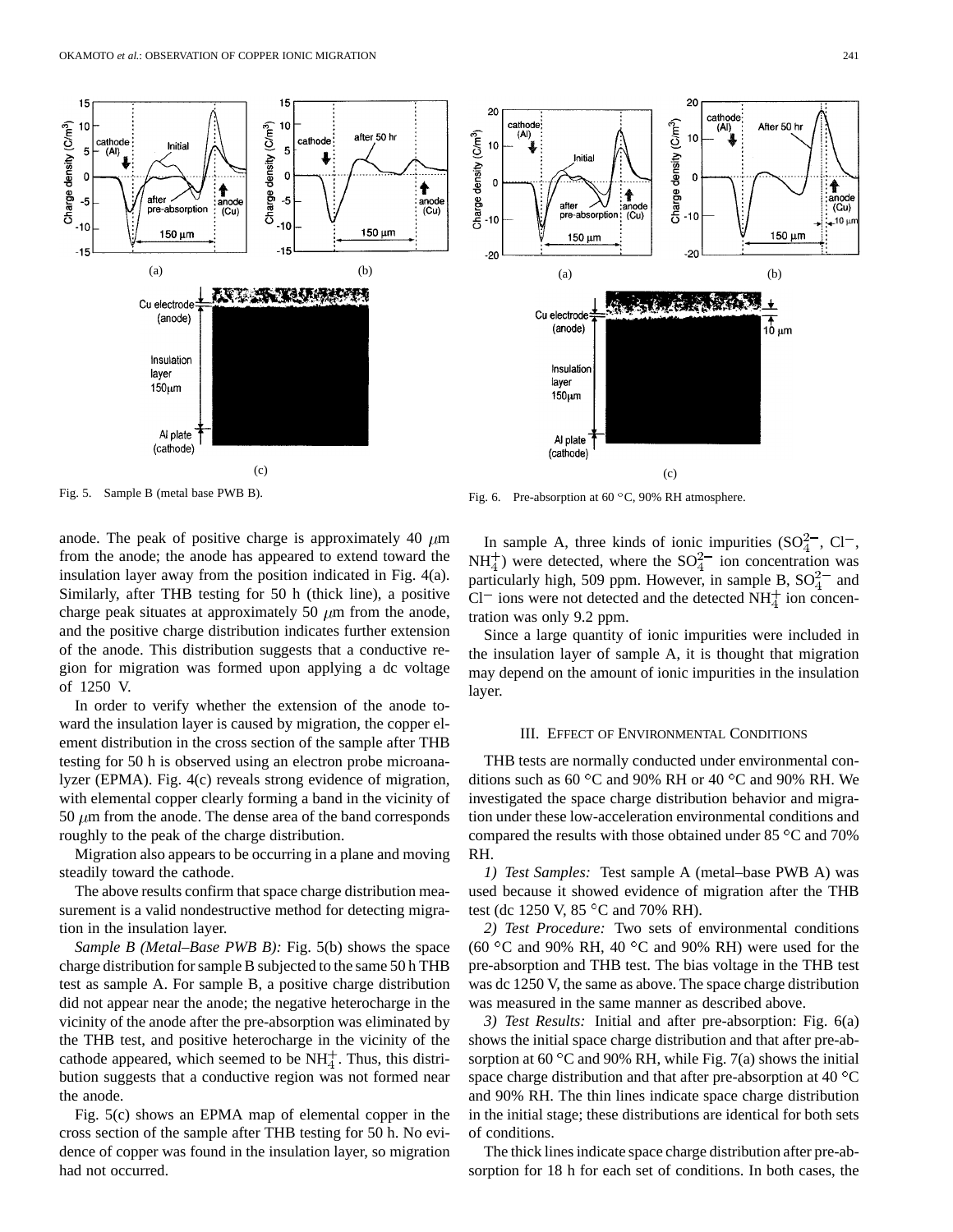

Fig. 7. Pre-absorption at  $40^\circ$  C, 90% RH atmosphere.

level of positive heterocharge accumulating in the vicinity of the cathode has fallen, while the level of negative heterocharge in the vicinity of the anode has risen. This is thought to be because pre-absorption renders negative ions  $SO_4^{2-}$  and  $Cl^-$  dissociative. The 40  $\mathrm{^{\circ}C}$  and 90% RH test produced a greater increase in negative heterocharge density than that in the 60 $\degree$ C and 90% RH test.

Compared all tests including the above-described test at 85 °C and 70% RH shown in Fig. 4(a), the level of negative heterocharge in the vicinity of the anode after pre-absorption is greatest at 40  $\rm{^{\circ}C}$  and 90% RH, followed by 60  $\rm{^{\circ}C}$  and 90% RH and then  $85^{\circ}$ C and  $70\%$  RH. These results indicate that lower temperatures increase the amount of accumulating negative heterocharge in the vicinity of the anode.

This is thought to occur for the following reasons. Heating by pre-absorption at 40 °C, 60 °C, and 85 °C promoted curing of the resin which led to the consumption of Cl<sup>-</sup> and  $SO_4^{2-}$ ions. Therefore, negative heterocharge at the anode fell with increasing temperature.

After THB test: Figs. 6(b) and 7(b) show space charge distribution after applying dc 1250 V for 50 h. In the 60  $^{\circ}$ C and 90% RH THB test, the anode extended approximately 10  $\mu$ m toward the insulation layer from the pretest position; this seemed to indicate the occurrence of some degree of migration. In the 40  $\rm ^{\circ}C$ and 90% RH THB test, the anode did not extend. Thus, it is seemed to migration did not occur.

In order to verify whether migration occurred in the insulation layer, the copper element distribution in the cross section of the after THB testing for 50 h samples are observed. Figs. 6(c) and 7(c) show copper element mappings in the cross sections, as determined by EPMA analyses. In the  $60^{\circ}$ C and 90% RH THB test and the 40 $\mathrm{^{\circ}C}$  and 90% RH THB test, there was no evidence of copper in the insulation layer. In the 60  $^{\circ}$ C and 90% RH THB test, extension of the anode shown in the space charge distribution suggests the occurrence of migration; however, the extended distance is only approximately 10  $\mu$ m. We suggest that either the anode is linked to the migration products or the copper element distribution at the anode and migration occur in an area smaller than the resolution of EPMA mapping  $(1 \mu m/pixel)$ .

The above results indicate that the migration phenomenon is effected by environmental conditions.

## IV. CONCLUSION

We used the pulsed electroacoustic method for measuring space charge distribution to study the behavior of ionic impurities in the insulation layer of metal–base PWBs and carried out nondestructive detection of migration. The experiments revealed that the pulsed electroacoustic method is a valid, nondestructive technique for observing the behavior of ionic impurities in the insulation layer, and also for continuously observing the occurrence and progress of migration.

#### **REFERENCES**

- [1] H. Fick, "Design constraints for the use of insulated metal substrates," *Hybrid Circuits*, no. 30, pp. 58–60, Jan. 2001.
- [2] R. W. Johnson, E. L. Thomas, R. M. Duren, D. W. Curington, and A. C. Lippincott, "Insulated metal substrates for the frabrication of a halfbridge power hybrid," *IEEE Trans. Comp., Hybrids, Manufact. Technol.*, vol. 14, pp. 886–893, Dec. 1991.
- [3] K. Okamoto, T. Maeda, and K. Haga, "Copper ion migration in insulated metal substrates," in *Proc. EEIC and EMCW Conf.*, Chicago, IL, 1995, pp. 659–663.
- [4]  $\rightarrow$  "Dielectric property of copper ionic migration at insulation layer on metal–base PWB," *J. Jpn. Inst. Interconnect. Packag. Electron. Circuits*, vol. 12, pp. 418–424, 1997.
- [5] T. Maeno and K. Fukunaga, "High-resolution PEA charge distribution measurement system," *IEEE Trans. Dielect. Elect. Insul.*, vol. 3, pp. 754–757, Dec. 1996.



**Kenji Okamoto** received the B.S. degree in electrical engineering from Kanto Gakuin University, Japan, in 1989.

He then joined Fuji Electric Corporate Research and Development, Ltd. In 1982, he has engaged in research of a solid insulation technology of epoxy mold etc., and that application to products. Mainly, he had researched the electrical deterioration as partial discharge and voltage–time characteristics. For some years, he has been engaged in research of the application of metal base wiring board to power circuit for

general purpose inverters, power modules, and so on. He has now investigated the copper ionic migration in metal base printed wiring board by mean of space charge observation.

Mr. Okamoto is a member of the IEE of Japan and the Japan Institute of Electronics Packaging.



**Kaori Fukunaga** (M'93) received Ph.D. degree in electrical engineering from Tokyo Denki University, Tokyo, Japan, in 1993.

From 1989 to 1993, she worked on high voltage cable systems at Fujikura, Ltd., Japan. In 1995, she joined the Communications Research Laboratory. She was a Research Fellow at University of Leicester, U.K., in 1999, and at Paul Sabatier University, France, in 2000. She has been involved in space charge behavior of polymers as well as dielectric properties of tissue-equivalent liquids.

Dr. Fukunaga is a member of the IEE of Japan and the Institute of Physics.